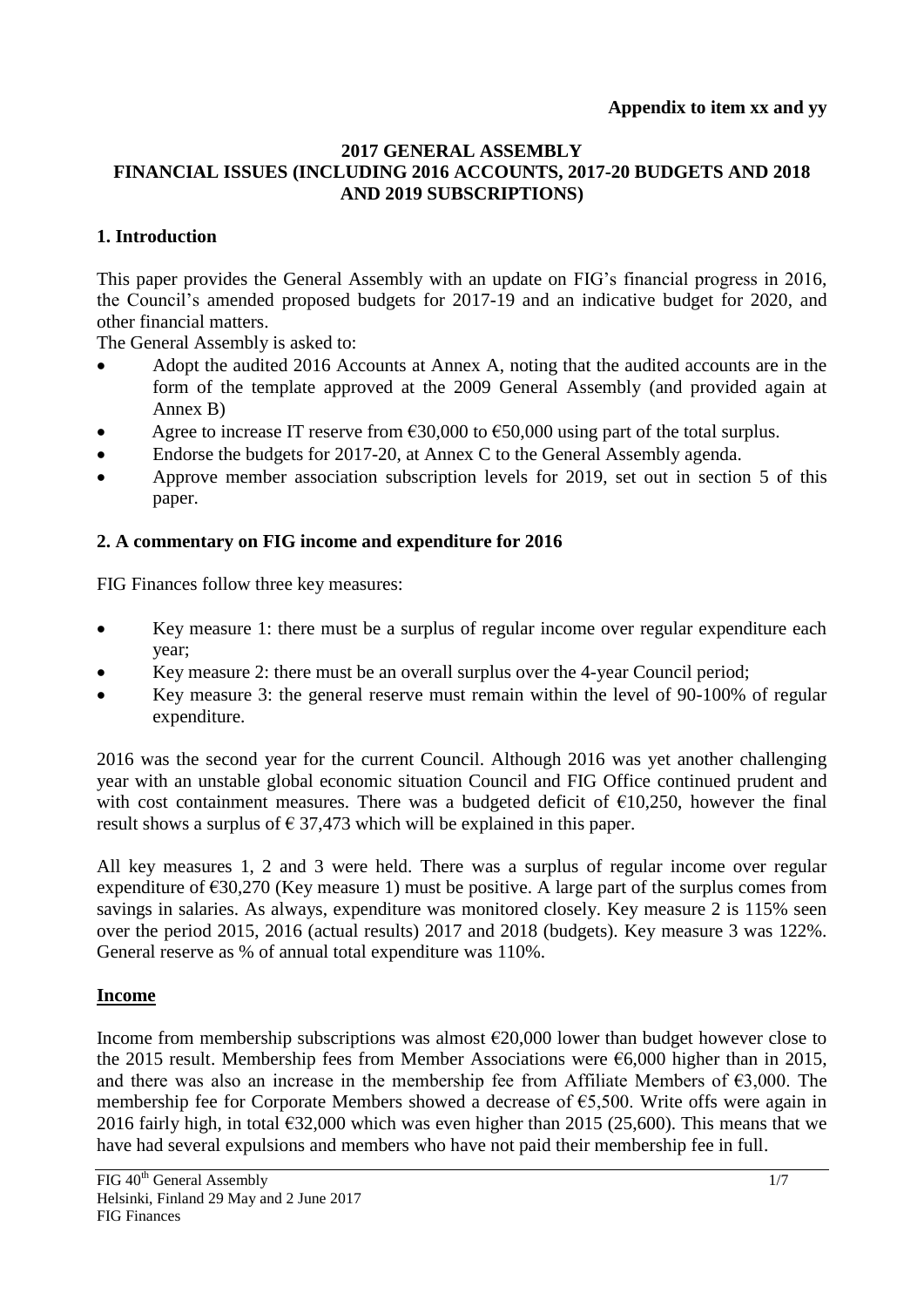It was decided to increase the provision for doubtful debt from subscriptions income that was introduced in 2012 with  $\epsilon$ 5,000 due to the fact that some of the members in arrears there were some fairly high arrears. Still a quite high amount is owed to FIG from subscription fees not yet paid.

Financial income was in 2016 higher than expected in spite of the prevailing low interest rate regime, which is expected to persist. Interest earned was in line with last year, but at the end of 2016 a capital gain on investments was noted. Last year currency difference and alteration of course was separated in the accounting from miscellaneous administration costs to visualise the fluctuation, which can be quite high. In 2015 there was a deficit of  $\epsilon$ 3,311 having a negative effect on the final result whereas 2016 had a surplus of  $\epsilon$ 4,126 affecting the final result positively. Today most of the FIG accounts give 0 % interest, and negative interest rates are already announced for 2017.

In total the regular income for 2016 was EUR 12,000 lower than budgeted, however  $\epsilon$ 13,500 higher than 2015.

#### **Arrears**

Arrears at the end of 2016 are still remarkably high, in total  $\epsilon$ 110,734.09. The positive aspect, however, is that the amount has decreased significantly compared to the previous years 2015 (€124,139.41) 2014 (€153,819.05) and 2013 (€135,987.65). Arrears solely for 2016 were €62,037 which is a slight increase compared to 2015 (€58,689) however lower than previously. As comparison to this, the arrears for 2014 were  $\epsilon$ 109,147 last year, and 2013 were  $\epsilon$ 74,546.30. Previous arrears have successfully been decreased significantly compared to previous years. The size of the arrears for 2015, 14 and 13 amounts to  $\epsilon$ 48,696. Council again requests all members to pay their membership subscription promptly. The size of the arrears again meant that a significant portion of FIG's reserve holdings is being used to fund FIG cash flow.

#### **Expenditure**

Total regular expenditure was  $\epsilon$ 378,393 which is  $\epsilon$ 30,600 below budget, and further to this €6,000 lower than 2015.

In general there have been savings within all areas, due to a careful handling of expenditure, however largest savings has been on office costs. One of the reasons for this has been the downscale of employees in the office. Hanne Elster went on pension in February 2016. Savings would cover the budgeted deficit.

On the other hand Marketing and publications are  $E2k$  above budget.

The grants to Commission chairs were paid in line with the levels agreed by the General Assembly. All requests from Task Force and Network chairs for support and from Commission chairs for specific support were carefully reviewed prior to any decision. There were no applications for support for poor Member Associations.

Council and executive management costs were close to budget. Again this year this has been obtained through continuing care and control of travel and meeting costs. Some of the travels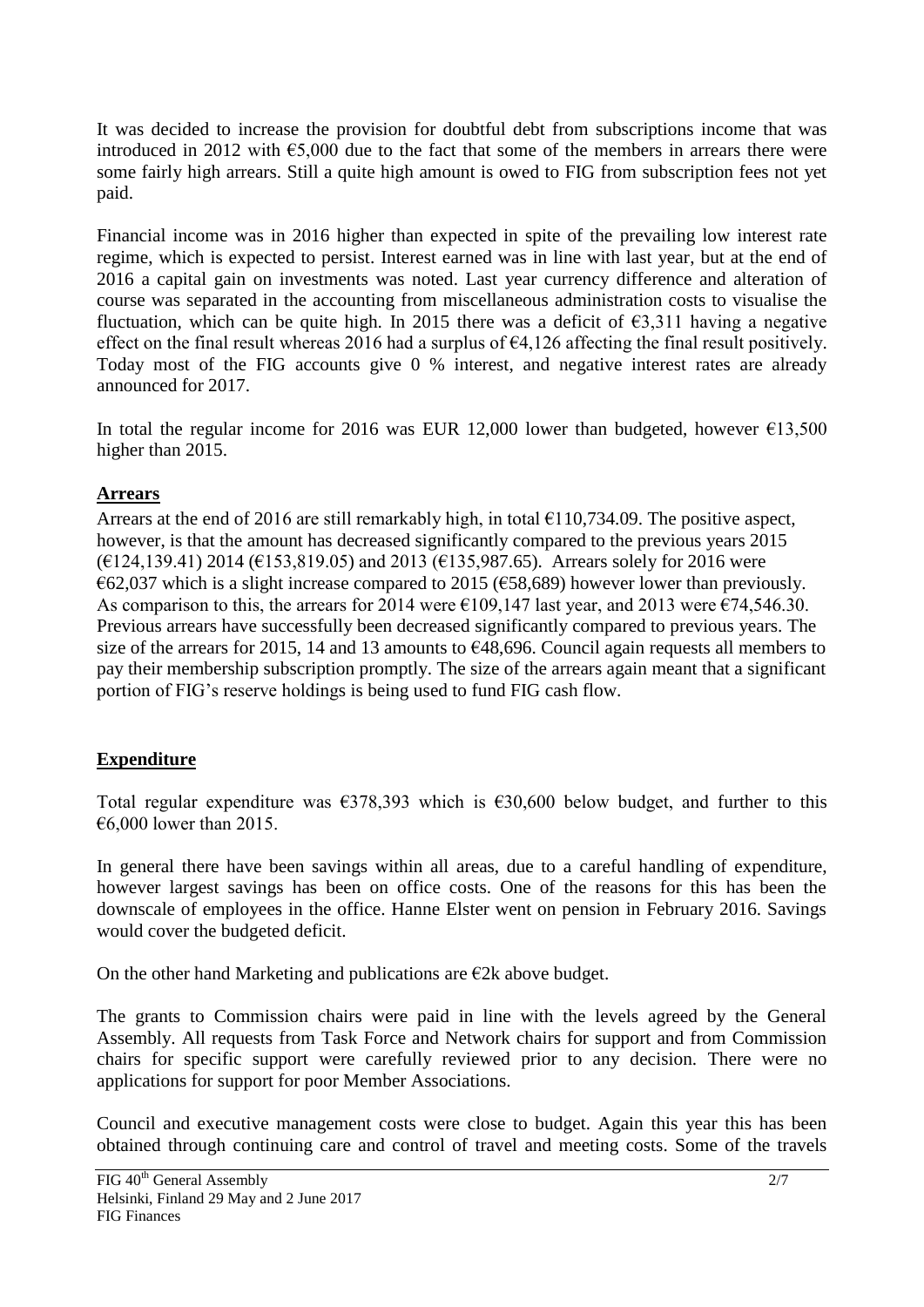were partially covered by external sources. It is important also to note that, in many instances, travel by Council members were partially covered by Council members' employers, member associations or by the event hosts. FIG is very grateful for this support, which allows Council members to maintain close contact with its membership and partners during the year.

### **Final result**

The result of regular income over regular expenditure (key measure 1) showed a positive result of  $€30,270$  which is €18,500 over budget

The final result 2016 which also includes projects and development costs and income shows a surplus of  $\epsilon$ 37,473 which is  $\epsilon$ 47,723 over budget. Developmental expenditure was lower than expected and further to this there was a not expected income on conferences and other projects. In regard to FIG Working Week FIG office had less costs than expected which meant that a part of the income could be allocated to events in addition to the regular income. On other projects and events that FIG Office has been involved in, there has been a smaller income on services provided.

FIG Office continued the IT developmental work that was commenced in 2013. A large part of the costs were covered in 2015, and council decided to move  $\epsilon$ 20,000 of the IT reserve to the 2015 IT expenditure, where after the reserve was down to  $\epsilon$ 30,000. Since the 2016 finances show a positive result, FIG Council proposes to transfer  $\epsilon$ 20,000 of the surplus back to the IT reserve to it original size of €50,000. There will be on-going IT development, and this reserve gives a flexibility in years where larger investments are needed.

At the end of year, FIG's total reserve stood at  $\epsilon$  537,121 and the general reserve (total reserved deducted IT and Events reserves) amounts to  $\epsilon$  462,121 which is 122% of regular annual expenditure. With the increase of the IT reserve, **the actual final result 2016 is €17,473**.

### **3. Budgets 2016-19**

Annex C to this paper presents proposed revised budgets for 2017, 2018 and 2019 and a proposed budget for 2020. This is to adhere to the requirement for a 4-years ahead budget (decision at the 2009 General Assembly).

### **Key considerations in constructing the budget**

Council's overriding consideration when preparing the budget was to be as realistic as it has to be, particularly with its forecast since it is a 4-year forward budgeting process. In this regard Council is very mindful of the two, ongoing risks to the budget:

- Council has (as described below) reviewed risks from events, and developed models to address these risks, however still there will be a risk to include a conference income in the regular income
- There is a potential risks around the level of income from subscriptions in the on-going economic situation. The levels of arrears show that it remains a significant area of concern

### **Budgets**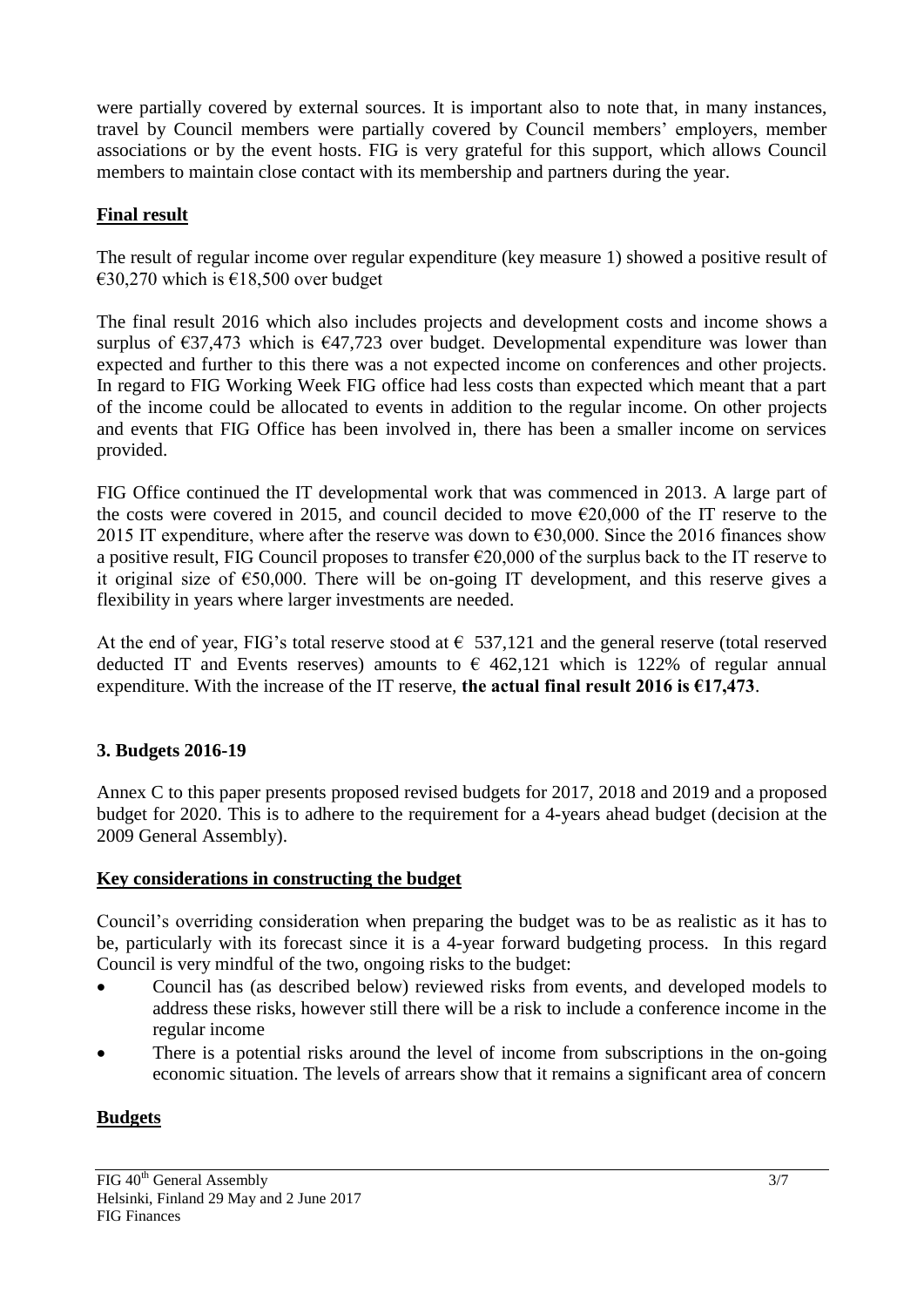Council seeks to ensure a sustainable, effective and efficient Federation. Budgets have therefore been revised to reflect the current realities. When income is forecasted to decline, this has to be balanced by corresponding efforts to reduce operating and developmental costs.

The key changes to the budgets approved at the 2016 General Assembly are:

- Subscriptions are held close to the 2015 final result in light of resignations and 2016 invoiced figures although membership development is an important focus of the FIG office especially;
- An expected increase in the number and income of Corporate Members is included in the budget as an outcome of the Task Force for Corporate member
- In the light of the development Council suggests an increase in subscription rate from 2019 for Member Associations
- Council has agreed on an increase in subscription fee for Affiliate Members for 2019 and onwards
- Administrative costs have been further reduced wherever possible;
- Council and executive management costs are reviewed in the light of activities anticipated for the year;

As in previous years, every effort has been made to base the budget on information available as well as to forecast income and expenditures realistically. This is particularly important given the overall economic situation.

Council remains cognizance of the three key financial measures when preparing the budget:

- Key measure 1: there must be a surplus of regular income over regular expenditure each year;
- Key measure 2: there must be an overall surplus over the 4-year Council period;
- Key measure 3: the general reserve must remain within the level of 90-100% of regular expenditure.

An increase in membership fees from 2018 will make it possible to meet key measure 3. The General Assembly agreed in 2016 that there should be no increase of membership fees in 2018, but Council has reconsidered, and recommend that an adjustment will be already be implemented in 2018 in stead of 2019.

# **Staffing**

Current staffing of the FIG Office is:

- Director (Louise Friis-Hansen) responsible for general management, developmental/ strategic tasks, oversight of administration, finances, events, membership matters (particularly in relation to corporate members), council/commission matters, IT, communication and Foundation secretariat duties
- FIG Events and Development Manager (Claudia Stormoen) (full time)
- Finances and Administration (Maria Bargholz, part time 20 hours/week) responsible for financial administration as well as general FIG and events administration.
- FIG Support (Wu Qiong, China) internship in the FIG office for 6 months (see below)

Hanne Elster retired on 29 February 2016 after 5 years in FIG. Her position has not been replaced, but Maria Bargholz, Finances and Administration has increased working hours from 12 to 20/week.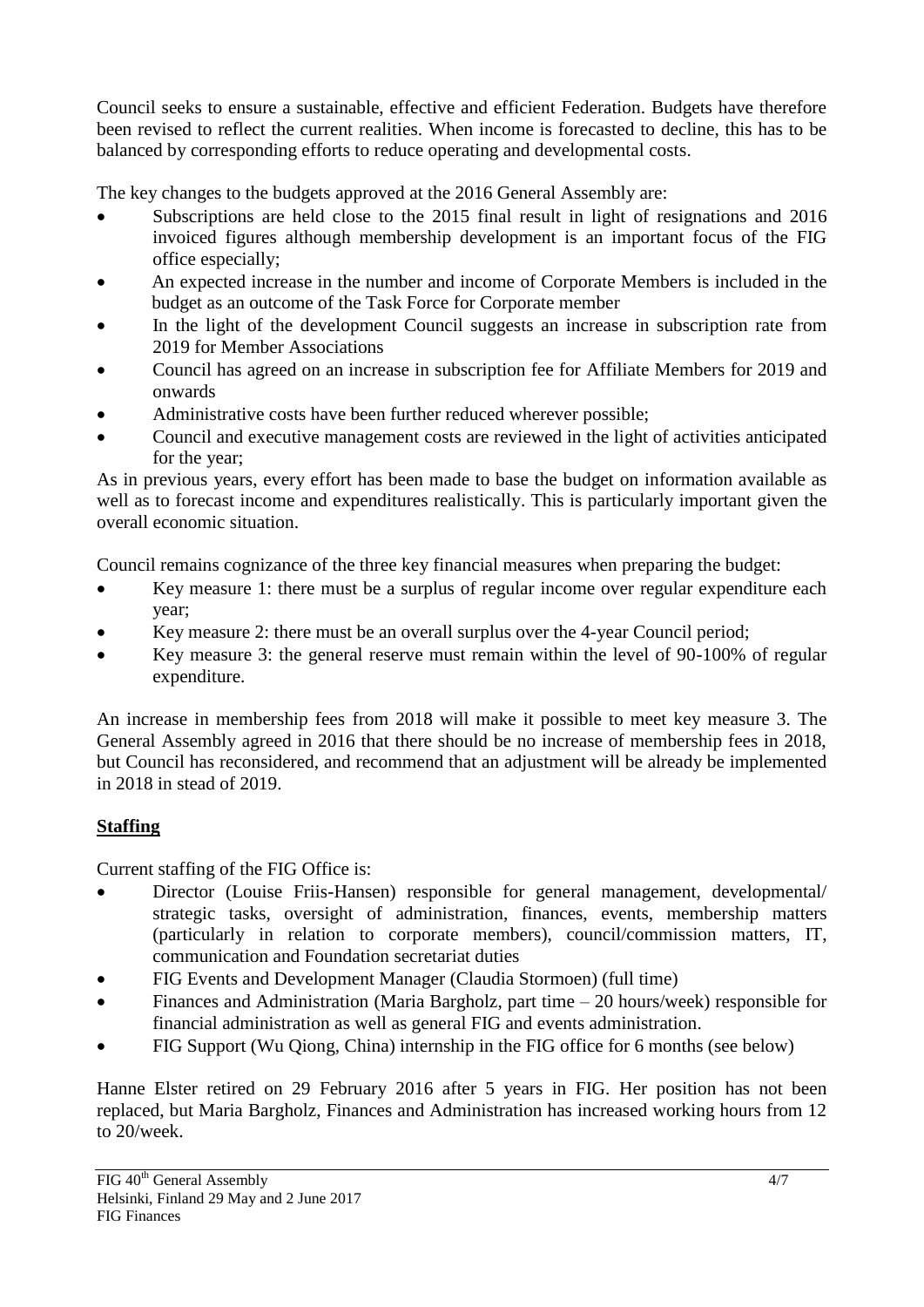In 2015 past Vice President Pengfei Cheng announced that the Chinese Society for Surveying, Mapping and Geoinformation (CSSMG) has offered to assist the office with an intern. CSSMG is a member association of FIG and has been actively supporting and participating in the activities of FIG including the support of past FIG Vice President Cheng Pengfei (2013-2016). CSSMG has a trainee exchange programme. As part of this programme, a Memorandum of Understanding has been signed between CSSMG (on behalf of NASG) and FIG for an Internship/Trainee Programme at FIG Office in Copenhagen. An NASG staff person will be appointed as trainee for the FIG Office in Copenhagen for ½ year. This Memorandum of Understanding is valid for three years. The first trainee, Tian Tian, was in the office from February-August 2016. The second trainee, Wu Qiong is in the FIG office in the period January-July 2017.

#### **Organisation of events**

The Council and FIG Office work closely together with a Local Organising Committee to organise the yearly FIG event ensuring that FIG's annual event remains not only the flagship event of FIG but a global forum for FIG's membership, partners and stakeholders. Over the past years, FIG has developed the following operating models for its annual events:

- FIG will handle the overall programme, the technical programme, keynote speakers, international registrations, the website, and international exhibitors; and
- The local organisers will handle the contact with the venue; hotels; the local exhibition; local registrations; social events; technical tours; and social tours.

FIG will be reimbursed a fixed sum for its handling, coordination and organization workload for each event. We believe that the models and arrangements provide a sound basis for future conferences, and provide an appropriate balance between FIG and local input and expertise.

FIG Office spends a considerable amount of time on the organisation and preparations of FIG events. FIG Office and Council have evaluated that it is a rewarding investment and gives a possibility to get closer to the individual persons that are related to FIG members.

### **IT Development**

Throughout 2015 and 16 – continuing in 2017several major IT projects have been started and some also finalised:

- The new web site was launched in May 2015 based on a modern technology. Continuous improvements are undertaken
- FIG Membership database phase I. A database for all members was established in 2016, incl. Commission officials and national delegates to commissions. Until then FIG has not had an actual database, and information has been stored in several different places.
- Possibility for members for on-line update of membership information. Earlier this was done manually.
- Peer review database and handling system that can handle most processes electronically
- Improvements and integration of abstract and registration databases for handling of FIG **Conferences**
- Automatisation of many of the processes in connection to FIG conferences that have previously been done manually
- Improvement of online payment system
- Conference App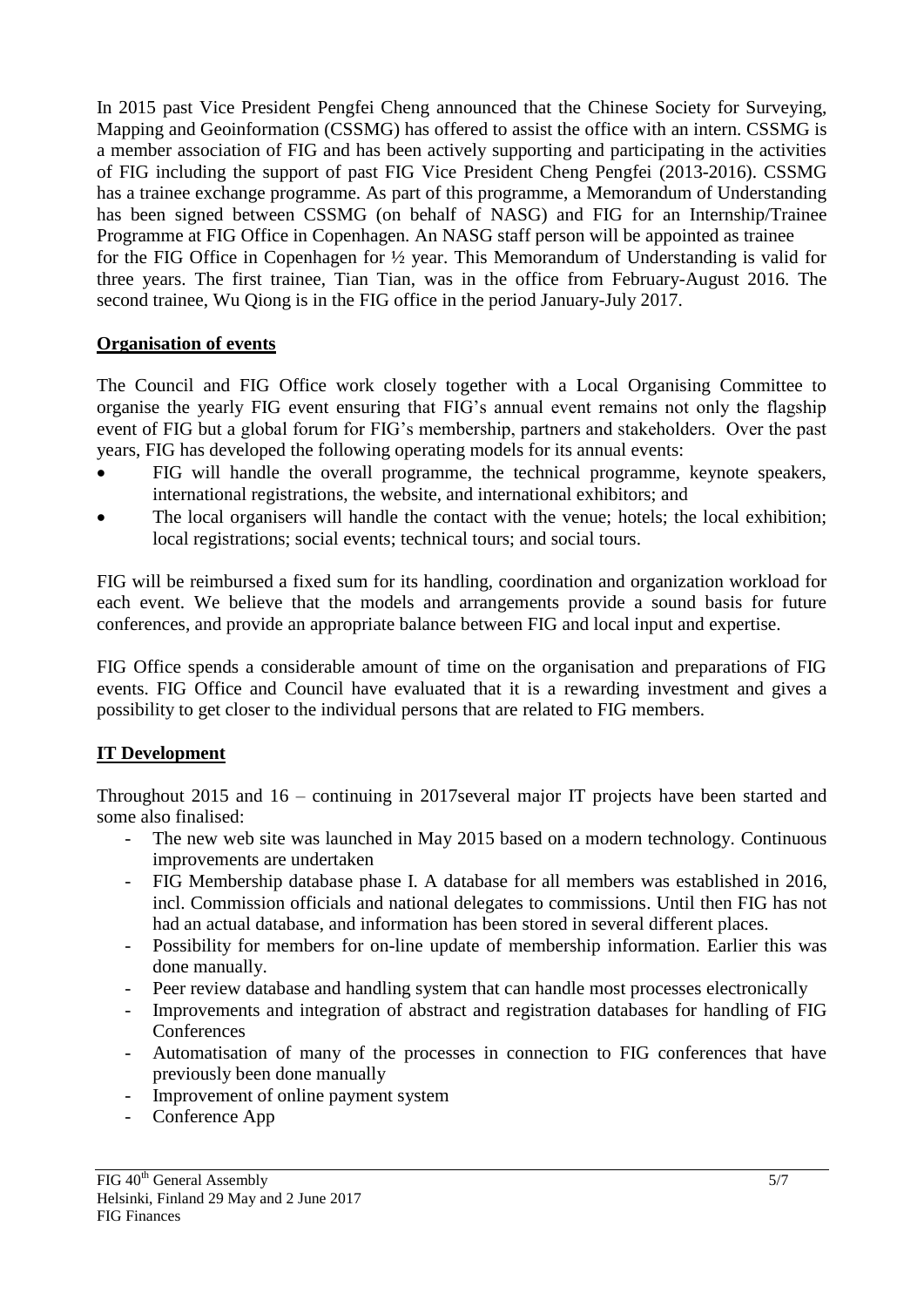- FIG Membership database phase II: a database for individuals who have a connection with FIG either through the newsletter, participant at FIG Conferences or in any other way related to FIG. The database will be connected with the registration and abstract database as well as the membership database

In the budget 10,000 has been dedicated to IT development. Since a large part of the IT development activities took place in 2015, the budget was exceeded, which was covered through a decrease of the IT reserve with  $\epsilon$ 20,000 to 30,000. The 2016 result is positive, and therefore Council suggests restoring the original reserve by transferring  $\epsilon$ 20,000 of the surplus to the IT reserve.

# **4. FIG Reserves**

As is shown in Annex C, the FIG general reserve at the end of 2016 was 122% of regular annual expenditure. This is above the 90-100% agreed by the 2009 General Assembly. As a 4-year average the general reserve was 115% (the reserve percentage is calculated using an average of four years' regular annual expenditure, as agreed at the 2012 General Assembly).

Council has retained the  $E$ 25,000 events reserve, for the reasons set out in detail in the Finance Paper to the 2012 General Assembly. In essence, this recognises the risk of organising events, particularly in the current economic climate. Council suggests that the reserve will be maintained at €25,000.

As mentioned earlier, in 2013 Council introduced a reserve for IT, recognizing that an effective IT Policy and Infrastructure is vital to FIG going forward and  $\epsilon$ 25,000 was reserved in the 2013 accounting. IT can be large investments, and could be difficult to provision from normal yearly budget. In 2014 the reserve was increased with  $\epsilon$ 25,000 to  $\epsilon$ 50,000 since there was a surplus of the accounts and again decreased in 2016 with 20,000 to 30,00 due to larger investments and a deficit of the overall result. Since the final result 2016 shows a surplus Council suggests, according to their intentions last year, to increase the reserve again back to the  $\epsilon$ 50,000 level.

The reserves are held in low risk investments and on bank accounts, in line with the policy agreed by the General Assembly. Any transfer of the reserves requires approval by two persons, one of whom being the Council member responsible for finance and administration.

### **5. Subscriptions 2019**

The 2016 General Assembly approved membership fees as follows:

| Year | Per capita fee                                    | <b>Minimum</b> fee | <b>Maximum</b> fee |
|------|---------------------------------------------------|--------------------|--------------------|
| 2018 | €4.48 per member up to a 20 members or $€50$      |                    | 5,500 members      |
|      | maximum of $5,500$ members (whichever is greater) |                    | (E24, 640)         |
|      | Member associations<br>from                       |                    |                    |
|      | countries listed by the World                     |                    |                    |
|      | Bank as low-income economies or                   |                    |                    |
|      | lower-middle-income economies                     |                    |                    |
|      | shall pay $\epsilon$ 2.24 member up to a          |                    |                    |
|      | maximum of 5,500 members.                         |                    |                    |